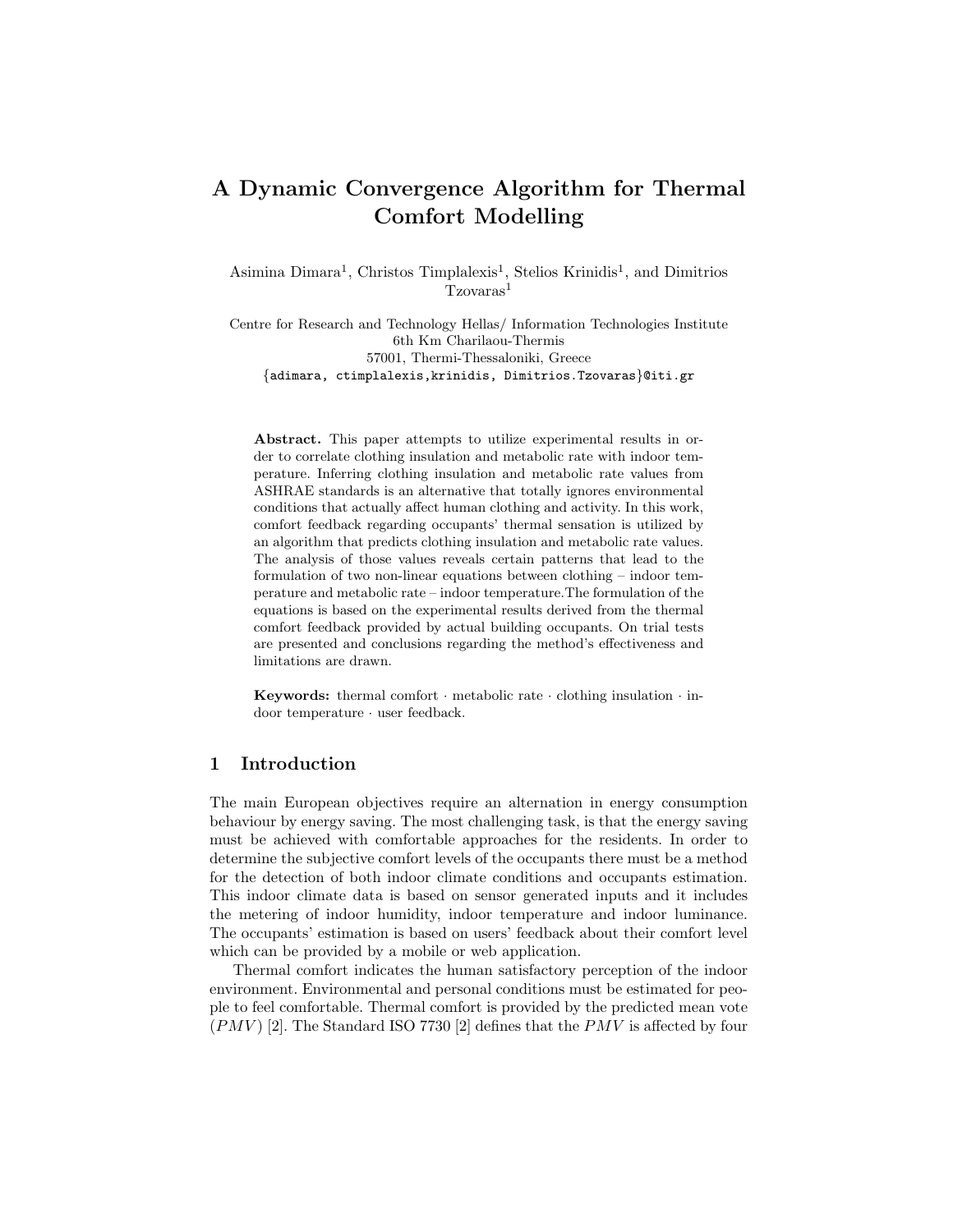physical variables, which are air temperature, mean radiant temperature, air humidity and relative air velocity and two personal variables, that are metabolic rate and clothing insulation.

The physical variables needed for thermal comfort estimation can be effortlessly given by technological means like indoor air sensors and indoor humidity and temperature sensors. Diversely, the personal factors are laborious to be estimated. The most precise method to calculate clothing insulation is by thermal manikins [1]. Another approach for clothing insulation estimation is by using scientific questionnaires [11].

Metabolic rate is also a difficult factor of the thermal comfort function to be evaluated. Many studies estimating thermal comfort simply compute PMV by utilizing activities having low metabolic rates (like seating, relaxing and standing) [4], [7], [13] when calculating PMV, those activities are ranked based on ASHRAE tables [6]. This kind of approach is inaccurate as it excludes main basic indoor activities. Another way to measure metabolic rate is by wearable or portable metabolic devices. Those devices are expensive and are proven not accurate enough [12],[9]. As a consequence, they are rarely used.

To overcome all the above issues, initially the thermal comfort is calculated using an assumption for clothing insulation and metabolic rate based on the tables provide by ASHRAE [6]. Afterwards, these two factors are predicted based on user's feedback for thermal comfort. Consequently,  $PMV$  is calculated using the updated values of clothing insulation and metabolic rate. The assumption is that indoor temperature affects the way we dress and act in indoor spaces. We propose a dynamic convergence algorithm, which in case of lack of user feedback, updates clothing insulation and metabolic rate values progressively according to indoor temperature.

# 2 Clothing insulation and metabolic rate estimation

There are 7 points at the thermal sensation scale, according to ASHRAE thermal comfort scale (in Table 1) [6].

| $+3$         | Hot           |
|--------------|---------------|
| $+2$         | Warm          |
| $+1$         | Slightly warm |
| $\mathbf{0}$ | Neutral       |
| -1           | Slightly Cool |
| -2           | Cool          |
| -3           | Cold          |
|              |               |

Value Sensation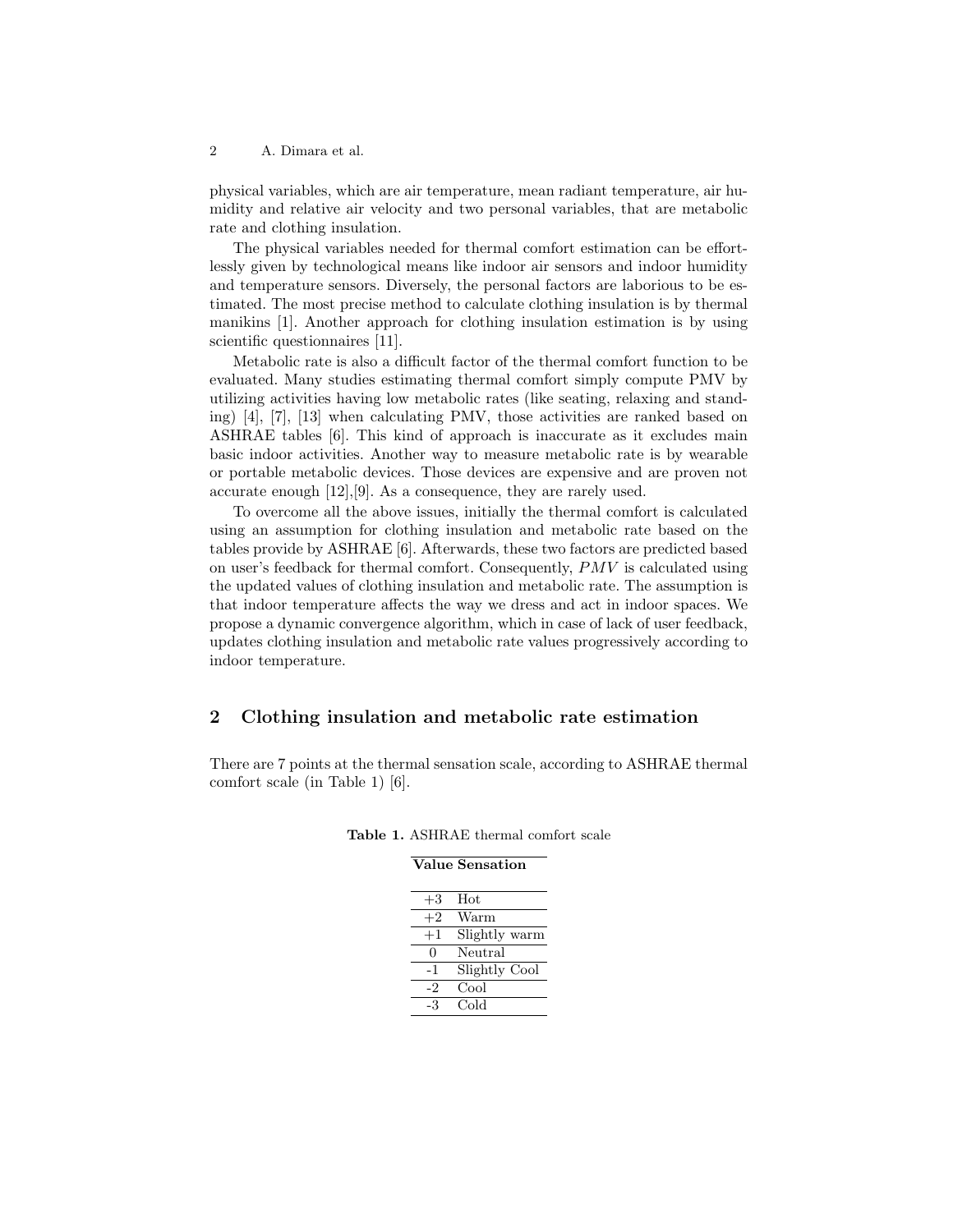The most commonly used method for computing thermal comfort has been suggested by Fanger [3]. The final PMV is calculated by a set of equations. All the equations are described below.

Identification of a skin temperature and sweating rate required for comfort conditions [10]:

$$
T_{sk,req} = 96.3 - 0.156q_{met,heat}.
$$
\n(1)

$$
q_{sweat,req} = 0.42(q_{met,heat} - 18.43). \tag{2}
$$

$$
q_{met, heat} = M - \dot{w},\tag{3}
$$

where  $T_{sk}$  is the avergae skin temperature  $({}^oF)$ , M is the rate metabolic generation per unit DuBois surface area  $(Btu/h ft^2)$ , and w is the human work per unit DuBois surface area  $(Btu/h ft^2)$ .

Upon those conditions Fanger, corelated PMV as a function to the thermal load L on the body.

$$
L = q_{met, heat}
$$
  
\n
$$
-f_{cl}h_c(T_{cl} - T_a)
$$
  
\n
$$
-f_{cl}h_r(T_{cl} - T_r)
$$
  
\n
$$
-156(W_{sk, req} - W_a)
$$
  
\n
$$
-0.42(q_{met, heat} - 18.43)
$$
  
\n
$$
-0.00077M(93.2 - T_a)
$$
  
\n
$$
-2.78M(0.0365 - W_a),
$$

where clothing temperature is calculated from the required skin temperature:

$$
\frac{T_{sk,req} - T_{cl}}{R_{cl}} = f_{cl}h_c(T_{cl} - T_a) + f_{cl}h_r(T_{cl} - T_r),
$$
\n(5)

$$
T_{cl} = \frac{T_{sk,req} + R_{cl}f_{cl}(h_c T_a + h_r T_r)}{1 + R_{cl}f_{cl}(h_c + h_r)},
$$
\n(6)

where

$$
f_{cl} = \begin{cases} 1.0 + 0.2I_{cl} & I_{cl} < 0.5clo \\ 1.05 + 0.1I_{cl} & I_{cl} > 0.5clo \end{cases},
$$
(7)

$$
h_c = \max\left\{ \frac{0.361(T_{cl} - T_a)^{0.25}}{0.151\sqrt{V}} \right\},\tag{8}
$$

$$
h_r = 0.7Btu/h \ ft^{2o}F.
$$
\n(9)

The final equation is given by the correlation between PMV and the thermal Load [3] and is given by:

$$
PMV = 3.155 (0.303e^{-0.114M} + 0.028) L.
$$
 (10)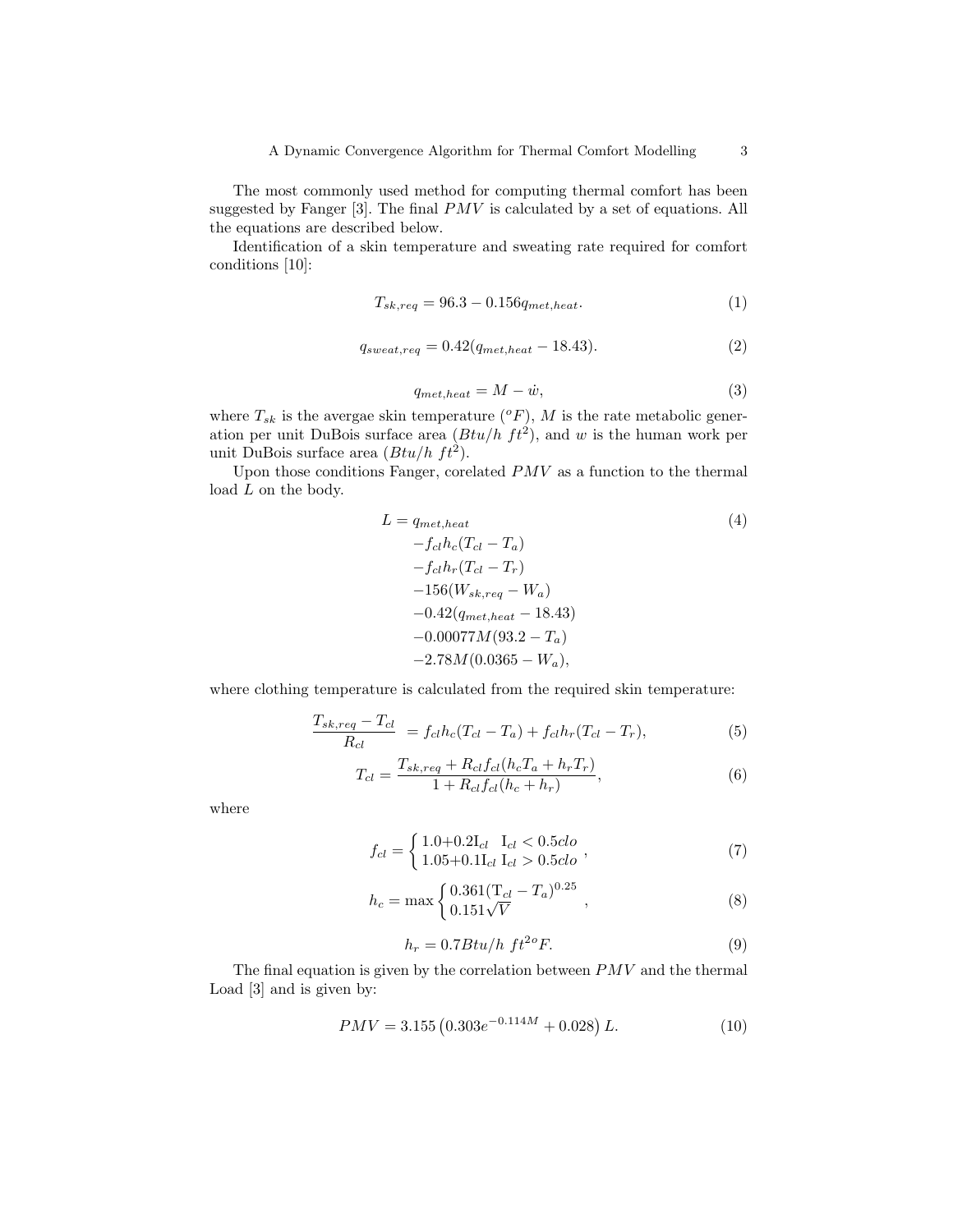#### 2.1 Clothing insulation and metabolic rate estimation

Fanger's PMV equation [3] needs four main factors to be computed: temperature  $(T_a)$ , humidity  $(RH)$ , clothing insulation  $(I_{cl})$  and metabolic rate  $(M)$ . Thus, thermal comfort is dependent upon those factors:

$$
PMV = (T_a, RH, I_{cl}, M). \tag{11}
$$

Temperature and humidity are received by indoor metering sensors. Clothing insulation and metabolic rate are initially assumed based on ASHRAE [6] tables. Consequently, PMV is calculated with two different approaches based on the existence or lack of the users' feedback.

In case a user gives feedback, clothing insulation and metabolic rate values are predicted based on the PMV feedback value. The values of  $I_{cl}$ , M are calculated by solving Fanger's equation [3], where indoor temperature and humidity are estimated from the time the user feedback is provided. The new  $I_{cl}$ , M are calculated from a pre-trained model that utilizes as inputs the thermal comfort feedback, the temperature and the humidity. This model calculates  $I_{cl}$ , M for selected values of  $T_a$  and RH and was trained using Fanger's "Comfort Equation"[3]. The formulated problem requires the prediction of multiple continuous variables  $y_i = (M, I_{cl})$  from a vector of k input variables  $x_i = (PMV_{feedback}, T_a, RH)$ . This is a multi-target regression (MTR) problem so extremely randomized trees were selected [5] for  $I_{cl}$ , M prediction.

The total observations of clothing insulation and metabolic rate values that are predicted from feedback are correlated to indoor temperature using a nonlinear regression model [5]. The outcome of this regression model is two equations for clothing insulation and metabolic rate which are both indoor temperature dependent. The new clothing insulation value is estimated by:

$$
I_{cl} = f(T_a) = 89.279(T_a)^{-1.592}.
$$
\n(12)

And the new metabolic rate value is given by:

$$
M = f(T_a) = 3081.9(T_a)^{-1.173}.
$$
\n(13)

Whenever there is a feedback thermal comfort is estimated utilizing the predicted clothing and activity values. On the other hand, thermal comfort is estimated utilizing  $I_{cl}$  and M that results from the correlation of indoor temperature to clothing insulation and metabolic rate. The overall flow-chart of the algorithm is presented in Figure 1:

#### 2.2 Indoor building study

The study takes place in 157 households. The number of the active users is in average 157. Users are asked "how they feel" regarding their thermal comfort scale and their feedback is saved along with the exact time it is given. The indoor conditions from the users' room are monitored by humidity and temperature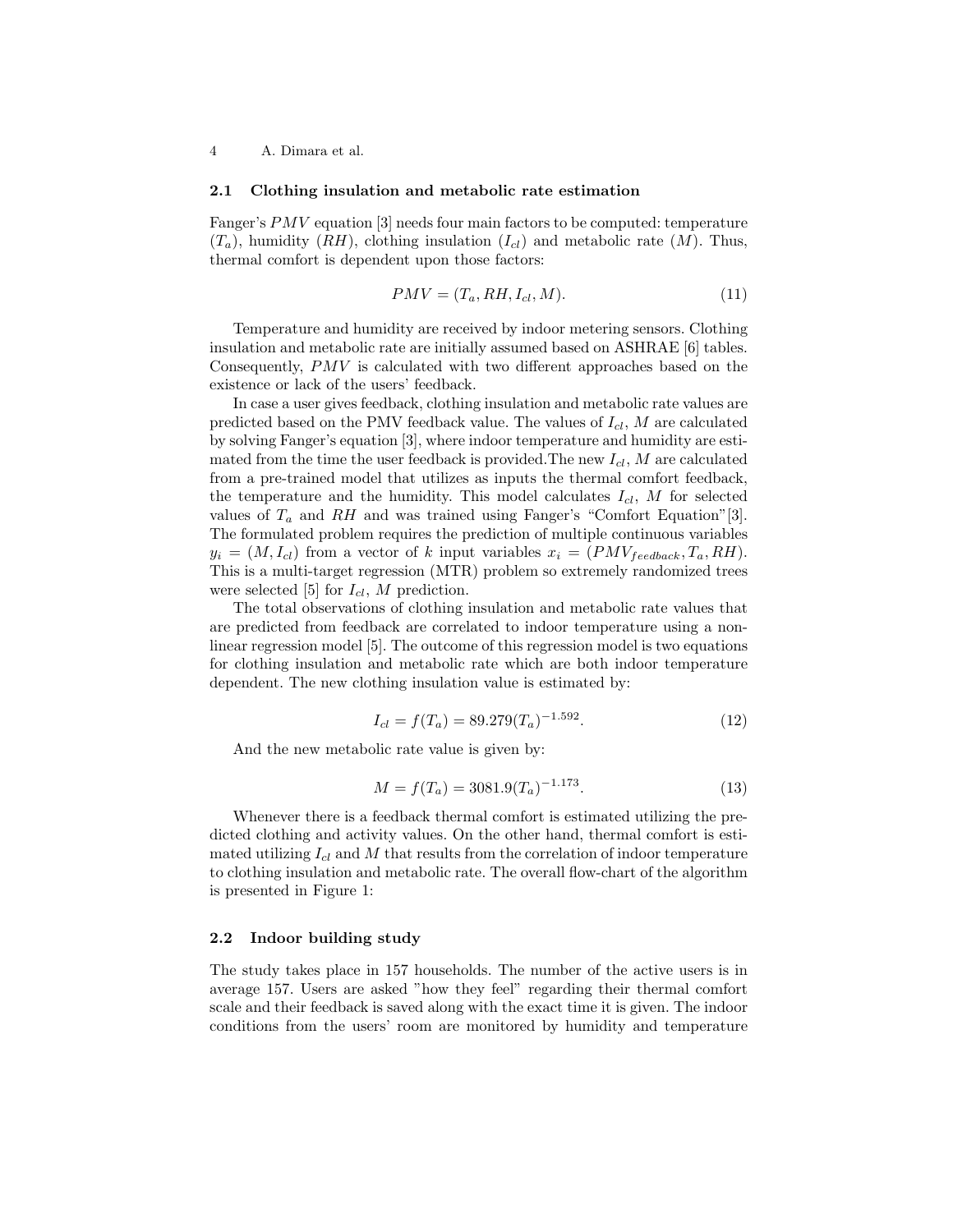

Fig. 1. Thermal comfort flow chart

sensors and saved every 15 minutes. As soon as the feedback is given, along with the indoor environmental values, the values of clothing insulation and metabolic rate that are predicted are updated for each user.

| Month          |    | Number of users Number of feedbacks |
|----------------|----|-------------------------------------|
| September 2018 | 12 | 58                                  |
| October 2018   | 22 | 101                                 |
| November 2018  | 29 | 201                                 |
| December 2018  | 24 | 218                                 |
| January 2019   | 30 | 191                                 |
| February 2019  | 19 | 207                                 |
| March 2019     | 13 | 263                                 |

Table 2. Number of users and feedbacks.

Average indoor temperature is depicted in Figure 2 and outdoor average temperature is shown in Figure 3. Indoor temperature is not affected by the outdoor temperature as it has less fluctuations and smaller range of values.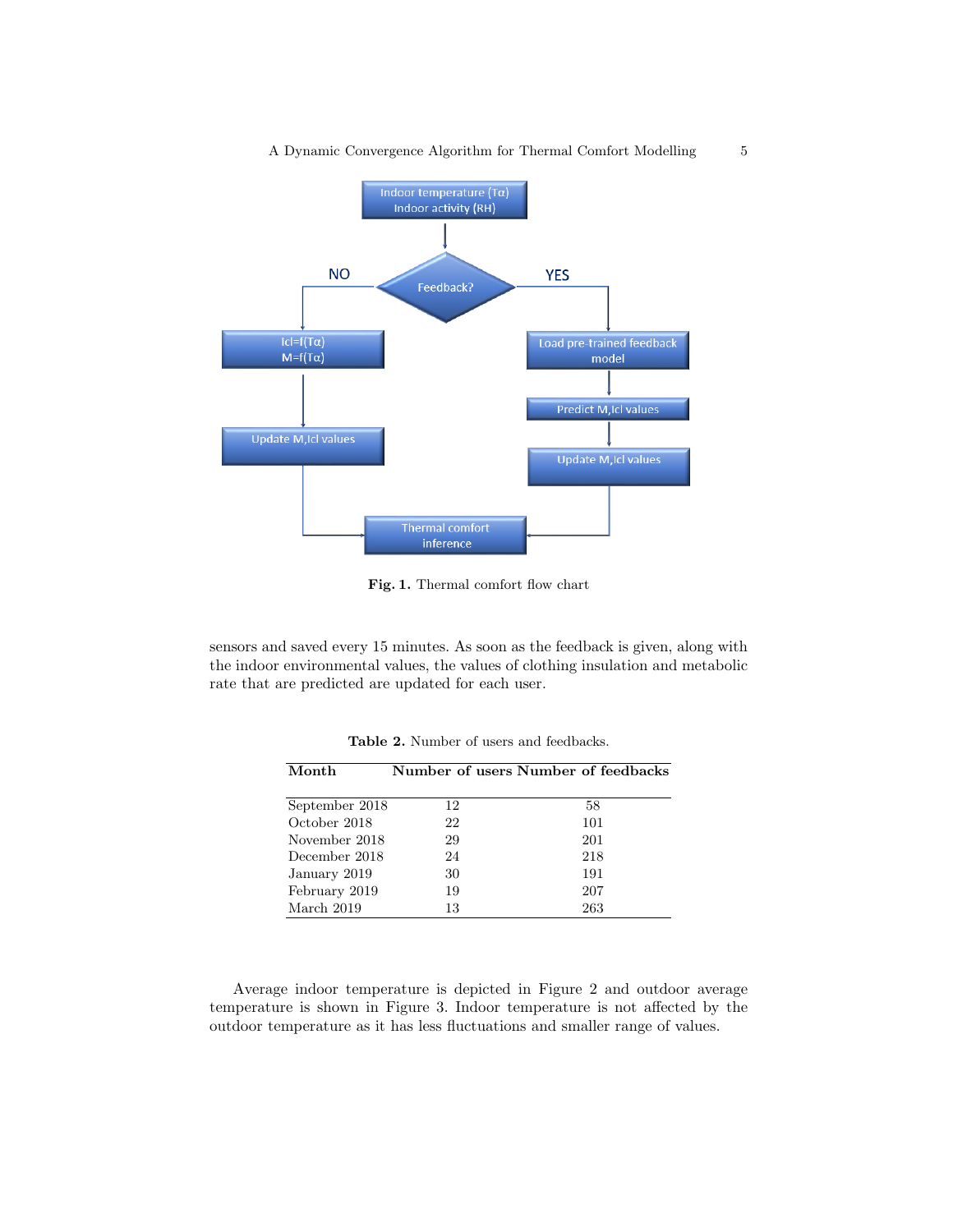

Fig. 2. Average indoor temperature in oC.



Fig. 3. Average outdoor temperature

# 3 Results

The relationship between temperature and clothing insulation has been thoroughly examined by Morgan [8], but the indoor environment examined was not domestic. Moreover, the indoor environment tested (shopping mall, offices) is an indoor environment that has a dress-code (casual, formal) and clothes worn are chosen based on the fact that people have to go outside before arriving to the destination the experiment is done. Our sample refers to indoor clothing insulation and metabolic rate in households. The results from the calculation of clothing insulation compared to indoor temperature monitored, are depicted in Figure 4.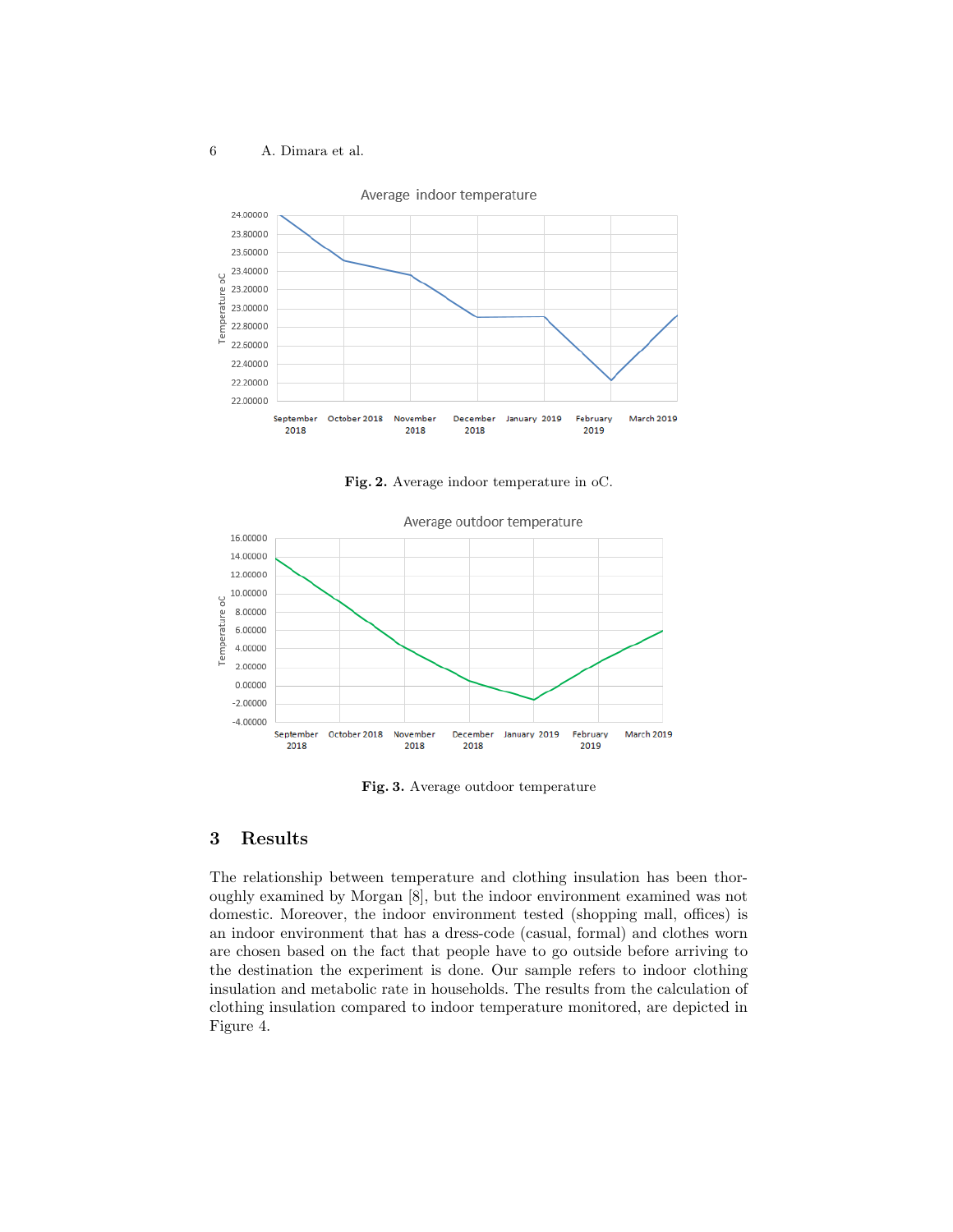

Fig. 4. Clothing related to indoor monitored temperature.

The relationship between clothing insulation and Indoor temperature is as expected, inversely proportional. The colder it gets the more clothes someone is wearing. Statistical analysis of the correlation clothing – indoor Temperature is given in Table 3. Adjusted R-Square (Table 3 ), is a statistical measure of how close the data are to the fitted regression line and the p-value tests the null hypothesis, that the coefficient is equal to zero. When p-value is below the confidence interval it suggests strong evidence against the null hypothesis.

As seen in Table 3, adjusted R-square's value is relatively low (0.14) but this is justified by the fact that clothing is subjective and may differ from person to person. Morgan's study [8] adjusted R-square value is 0.24 which is also low but reveals the same pattern observed in this study, as viewed in Figure 5. The inclusion of more variables in the model could probably improve R-square but this is beyond the scope of the current study which attempts a more precise clothing inference utilizing only temperature measurements.

Table 3. Non-linear regression statistics for clothing insulation.

| <b>Nonlinear Regression Statistics</b> | value       |
|----------------------------------------|-------------|
| <b>Clothing-Indoor Temperature</b>     |             |
| Adjusted R Square                      | 0.137879952 |
| P-value                                | $\leq 0.01$ |
| Observations 2018                      | 1288        |

The equation that came as a result for the relationship between clothing worn inside buildings [8] by Morgan compared to the equation in Figure 4, is depicted in Figure 5 . It is observed that there is a small deviation between the two lines. This is a remarkable outcome considering the fact that Morgan's study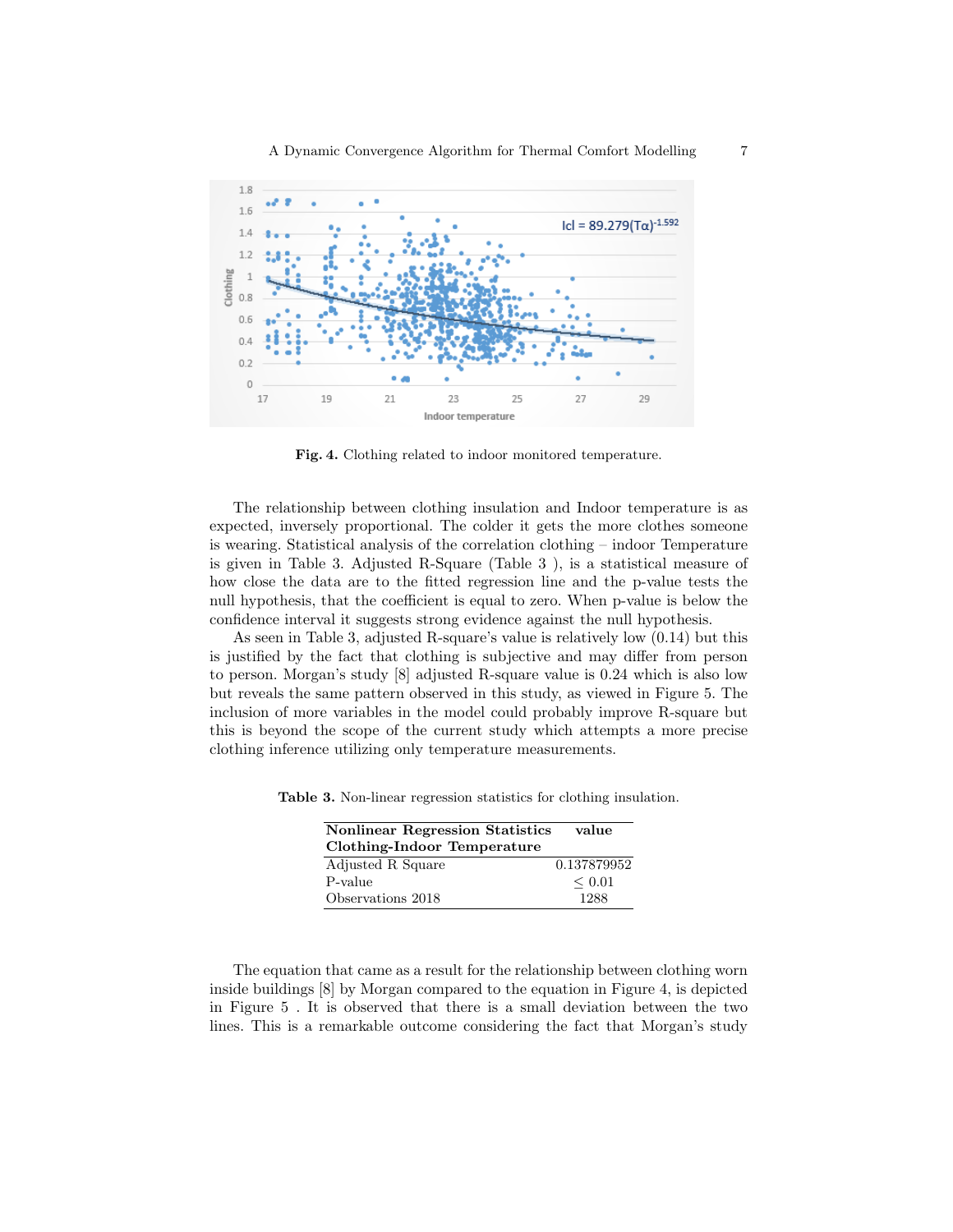was situated in a different continent, type of indoor environment, number of observations, season and year. The main assumption is that there is a significant relationship between indoor temperature and clothing insulation.



Fig. 5. Comparison of our approach and Morgan's study

Likewise, the relationship between indoor temperature and metabolic rate is examined in Figure 7. The statistical results are better than the clothing insulation as the R-square is almost 30 percent (Table 4).



Fig. 6. Metabolic rate related to indoor monitored temperature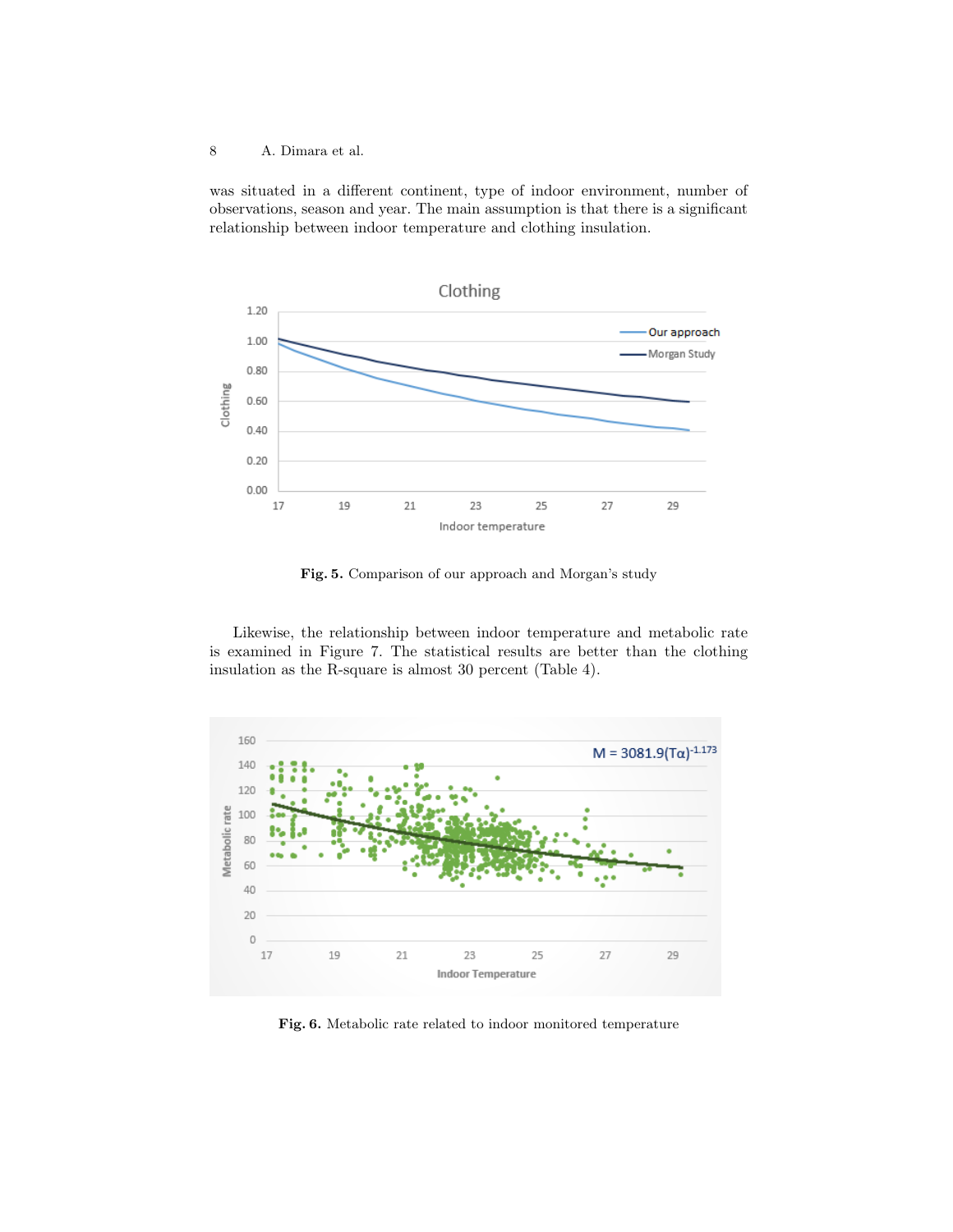| Nonlinear Regression Statistics<br>Metabolic rate-Indoor Temperature | value      |
|----------------------------------------------------------------------|------------|
| Adjusted R Square                                                    | 0.288332   |
| P-value                                                              | ${}< 0.01$ |
| Observations 2018                                                    | 1288       |

Table 4. Non-linear regression statistics for metabolic rate.

The proposed equations are tested for their performance for calculating thermal comfort using real time indoor measurements. Two months were selected. One with "high" Indoor temperatures and one with "low" indoor temperature. Afterwards, a random day was selected for both of them. Thermal comfort was calculated at 15 minute frequency, and the results are depicted in Figure 7. As both clothing insulation and metabolic rate factors are correlated to indoor temperature the results of thermal comfort are the ideal. For this exact reason PMV values for high indoor temperatures are close to positive 0 and PMV values for low temperatures are close to negative 0.



Fig. 7. Thermal comfort

## 4 Conclusions

This paper emphasizes on a dynamic algorithm that estimates thermal comfort in indoor environments. Based on the fact that thermal comfort is not only affected by indoor micro climatic parameters but also by personal psychological estimation the model concentrates more on the personal factors needed for the PMV computation. Both clothing insulation and metabolic rate values are proven a thorny task for thermal comfort evaluation, so a flexible but still feasible solution is tested.

Based on the feedback observations the non-linear regression relationship between clothing insulation and indoor temperatures advocates that indoor temperature is an essential factor of clothing worn inside buildings. Moreover, the